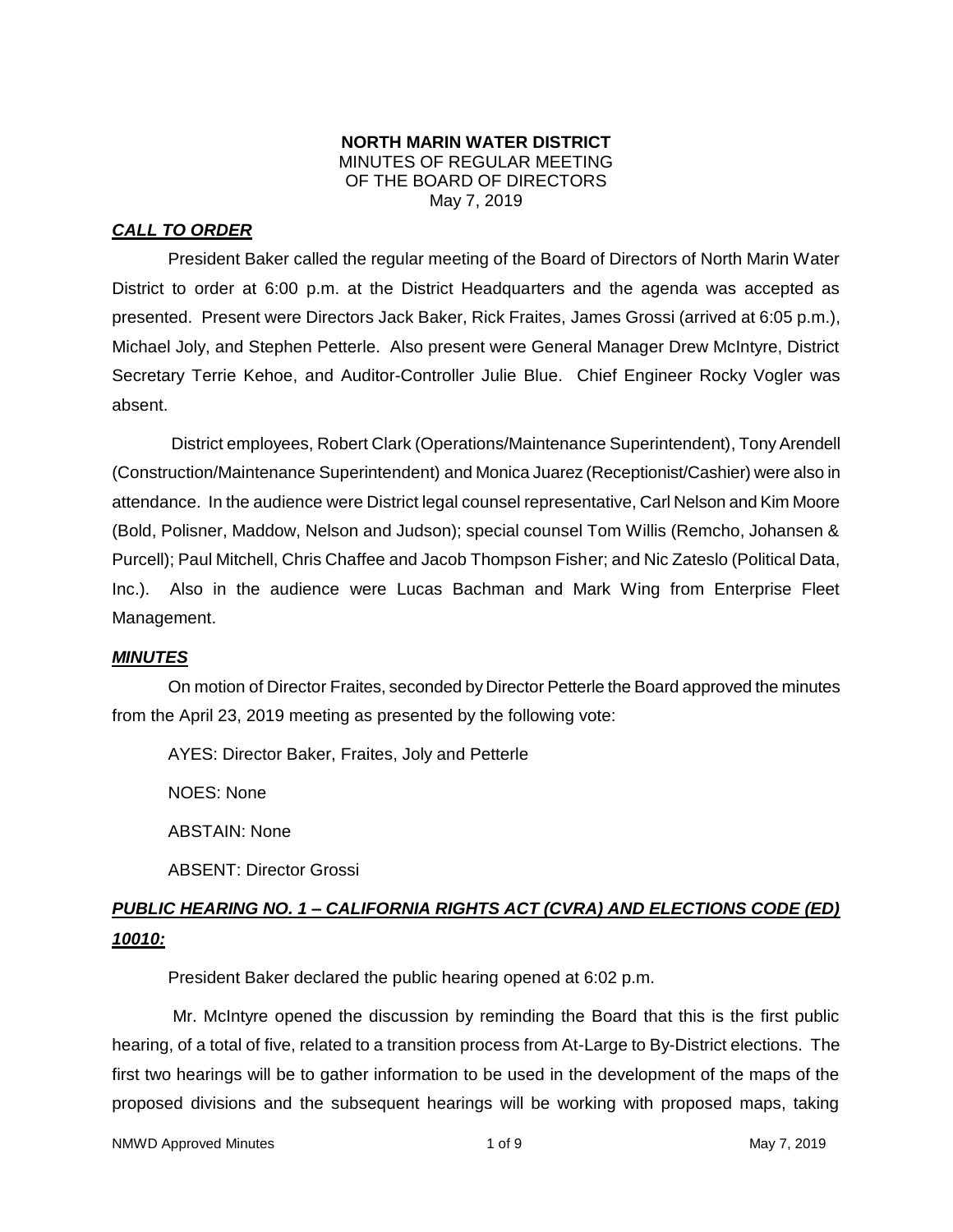comments on and developing and refining the maps. Mr. McIntyre stated that he attended Public Hearing No. 3 of the Novato Sanitary District, in which they released their proposed map for discussion. Mr. McIntyre added that Novato Sanitary District is about a month ahead of us and the Novato Fire Protection District will follow shortly. Director Baker asked about Novato Unified School District. Mr. McIntyre stated that they are on a different timeline schedule.

Mr. Nelson of District legal counsel, introduced Kim Moore of his office, special counsel Tom Willis, and the two principals of Redistricting Partners, the demographer retained by special counsel, Paul Mitchell, and Chris Chaffee, who in turn introduced staff members who would be assisting in the effort, Jacob Thompson Fisher, and Nic Zateslo. Mr. McIntyre also introduced District employee, Monica Juarez, who is bilingual and was available for Spanish translation if needed.

Mr. Mitchell went through a PowerPoint presentation, and explained that the maps will be drawn so as not to gerrymander. The lines or areas will be drawn so that no one area would have an advantage. The districts must be equal in population size; the population must include all residents, not just registered voters, per the census. He explained that we must take into consideration communities of interest, protected classes, and ethnicity. Board and public input will be valuable. He stated that the District can look at existing data and other maps and build upon them, but the goal is to keep the districts compact and draw circles and squares if possible.

Director Fraites asked about the source of the data. Mr. Mitchell responded that they are using 2010 census data. Based on 2010 population figures, the District could be divided into five equal district areas, with an average population of 12,300 in each district, the biggest and smallest areas within 10% of each other. Director Grossi asked how the number of voters factor in. Mr. Mitchell replied they look at the voting population and the people who could potentially vote, to come up with the eligible voters' population. Mr. Mitchell remarked that Novato has a high rate of voter participation. Director Grossi agreed, and stated 36,000 voted in the last election. Mr. Mitchell stated that by law we have to get input from each Director and public hearings are required to solicit public input. He noted that he does not know any of the incumbents' addresses, and will not be drawing the lines using this information.

Director Fraites asked about if it is determined whether racially polarized voting occurred. Mr. Mitchell stated that it is based on statistical analysis, comparing overall voting results within areas with differing amounts of minorities, and looking for statistically significant correlations.

Director Baker stated that the City of Novato, Novato Sanitary District and Novato Fire Protection District are all working on this same process, and asked Mr. Mitchell if he was working with any of these agencies. Mr. Mitchell replied he may be working with Novato Fire Protection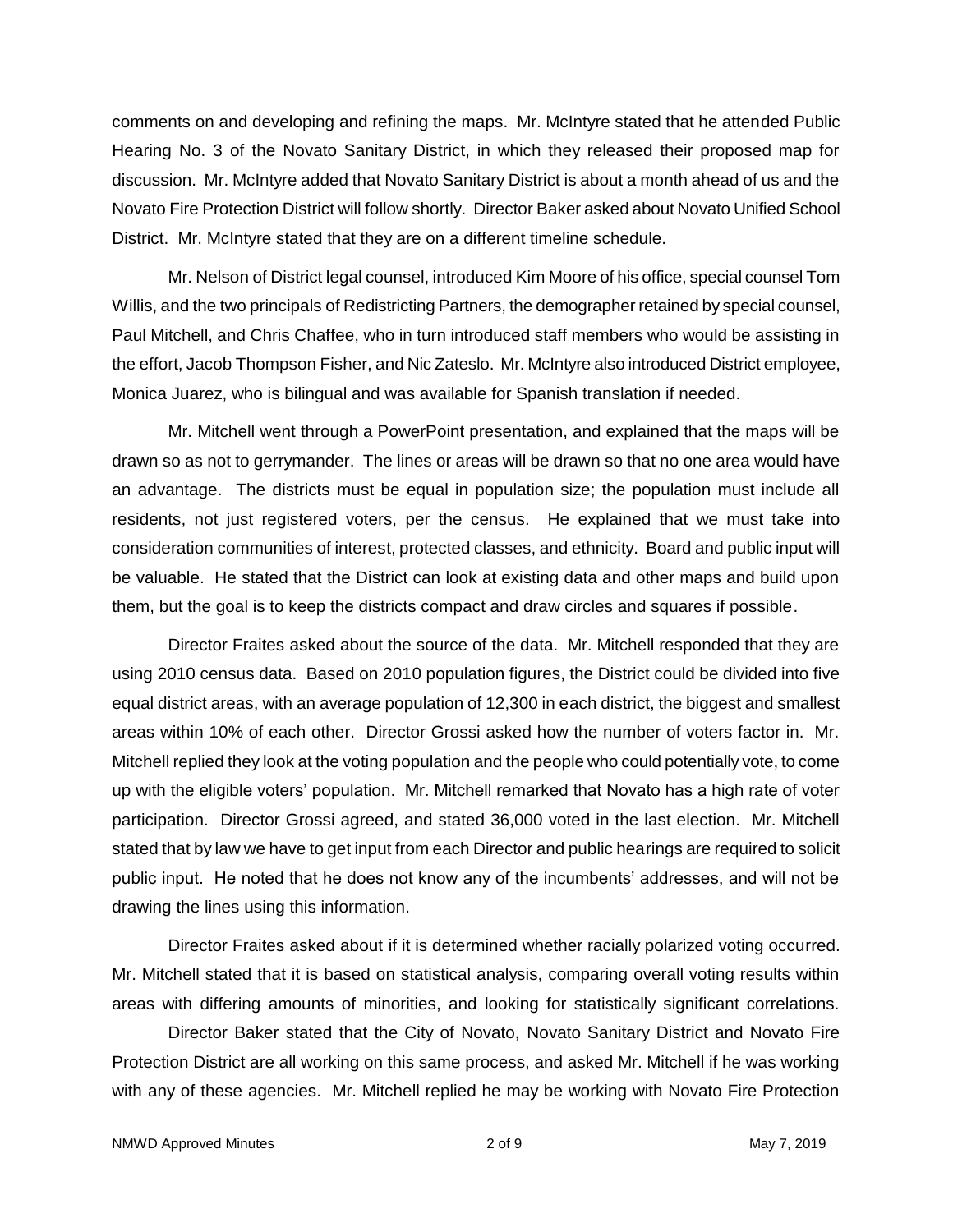District but that it has not been finalized yet. Director Baker inquired if we can have our lines drawn close to theirs. Mr. Mitchell responded that he has not looked at the existing or proposed lines, but he intends to do so. Director Baker asked how this process relates to the County Elections process. Mr. Mitchell replied that the County does not approve the lines; but will implement our decision. Director Grossi asked if tax districts would be considered. Mr. Mitchell stated they could; but it may not be of interest to anyone else. Director Petterle asked if our pressure zones, which are based by elevation, would be considered. Mr. Mitchell stated that it would be worth looking at, because it could be considered a community of interest. Director Baker stated that we work well with Novato Sanitary District and their map would be worth looking at. Mr. Mitchell confirmed and noted that they did have that map. Director Grossi added that there are some common areas between water, sewer and fire, other than the District's West Marin service areas.

Director Joly asked if there were any comments received since the last public meeting in which the Board passed the resolution. Mr. McIntyre replied that we have not received any so far. He added that the District issued a press release to the Marin IJ and the Point Reyes Light and both newspapers wrote front page articles, which provided good public penetration. Additionally, a notice was included in the Spring Waterline direct mailer to both Novato and West Marin customers. Director Fraites inquired about the outside service area customers, if they were considered, and whether we would be looking at all the anomalies. Mr. McIntyre replied that the outside service areas are not included. Mr. Nelson added that since the rate hearings will also be going on the same time as the election hearing, some of the rate payers may wish to comment on the maps. Director Baker stated that some areas in Point Reyes and Marshall do not have service with us and will not see a bill or a flyer since they are not rate payers.

Director Baker closed the Public Hearing at 6:40 p.m.

Director Baker announced that he will be on vacation from May 22 $^{\text{nd}}$  to June 3<sup>rd</sup>, and Director Grossi added he will be on vacation from July  $3^{rd}$  to July  $24^{th}$ .

#### *GENERAL MANAGER'S REPORT*

Mr. McIntyre announced that Rocky Vogler is attending the ACWA conference this week and that he will be covering Mr. Vogler's agenda items.

## **Meetings**

Mr. McIntyre reported that last week he participated in two NBWRA scheduled outreach efforts, one at Novato Sanitary District with the new US Bureau of Reclamation Title XVI project manager and the other at the City of Petaluma with Senator Hertzberg's policy consultant working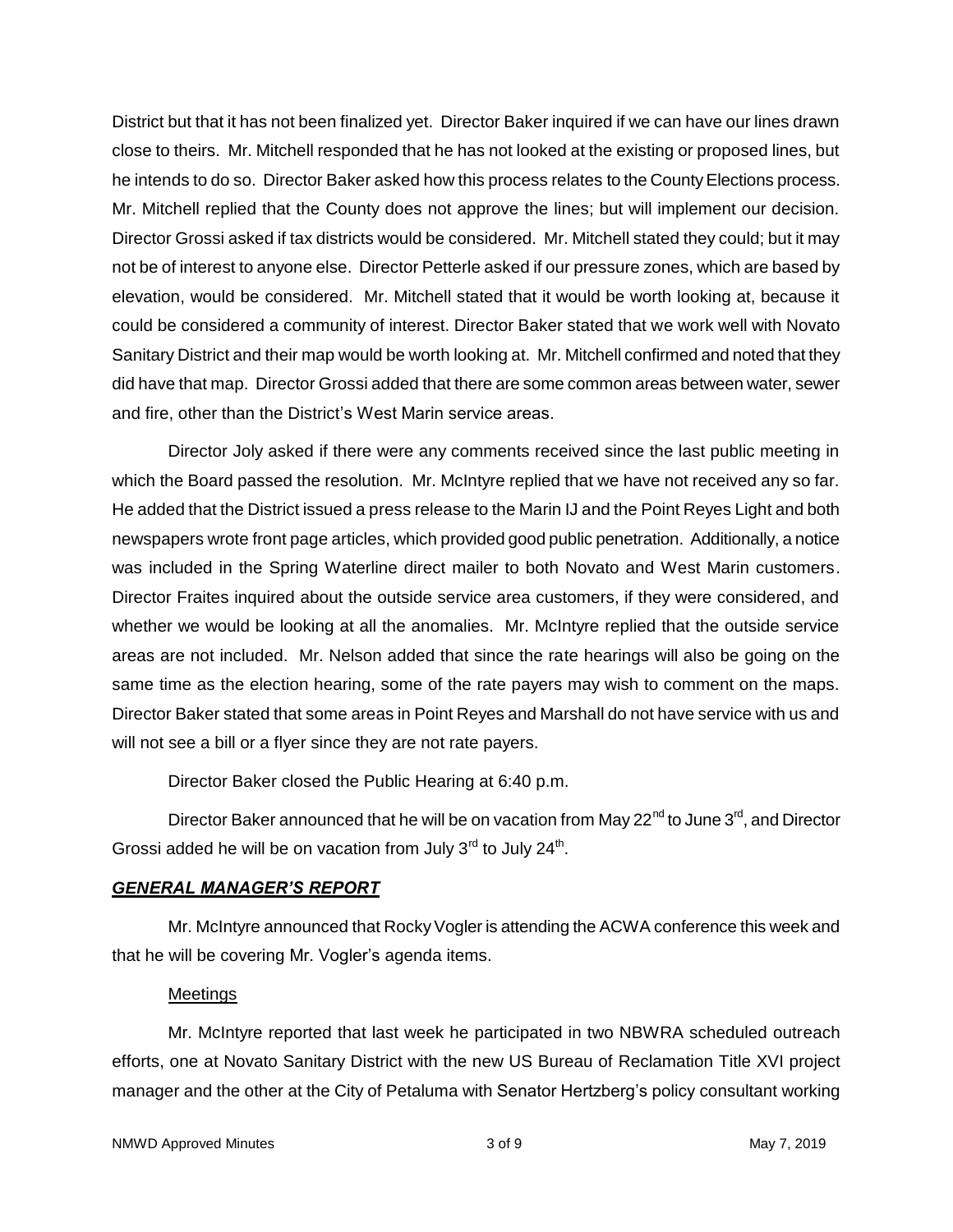on SB 332. Mr. McIntyre also added that he will be attending the ACWA conference this Thursday.

#### *OPEN TIME*

President Baker asked if anyone in the audience wished to bring up an item not on the agenda and there was no response.

#### *QUARTERLY FINANCIAL STATEMENT – MARCH 31, 2019*

Ms. Blue presented the Quarterly Financial Statement noting that Operating Revenue came in at 5% under budget and Operating Expenses came in 6% under budget.

Director Grossi had a question about the medical benefits, maintenance and deprecation and how we spread those costs to West Marin. Ms. Blue stated the expenses get spread out depending on the work hours reported. Director Grossi asked about the retiree medical cost. Ms. Blue stated that all are classified under Novato because most administrative costs are recorded in Novato. She added that some costs are allocated to other service areas depending on the types of expense. Director Baker commented that he thought our West Marin customers were getting a break. Mr. McIntyre replied that we are being as accurate as we can.

### *STAFF/DIRECTORS REPORTS*

President Baker asked if staff or Directors wished to bring up an item not on the agenda and the following items were discussed:

Mr. Clark advised that Board that precautionary water quality notices were issued in two areas recently. The first was in Bel Marin Keys because water pressure was lost during installation of a new pipeline and the second was in West Marin where a landscaper broke a fire hydrant. Mr. McIntyre added that this protocol is approved by the Division of Drinking Water as an alternative to a mandatory boil water order when pressure in limited areas of the distribution drops below 5psi but no contamination is suspected and disinfectant residual levels remain adequate.

## *CONSENT CALENDAR*

On the motion of Director Petterle, and seconded by Director Joly the Board approved the following items on the consent calendar by the following vote:

AYES: Director Baker, Fraites, Grossi, Joly and Petterle

NOES: None

ABSTAIN: None

ABSENT: None

## *McPHAIL'S PHASE 1 WATER FACILITIES – 5400 HANNA RANCH ROAD- APN 153-220-16 & 19*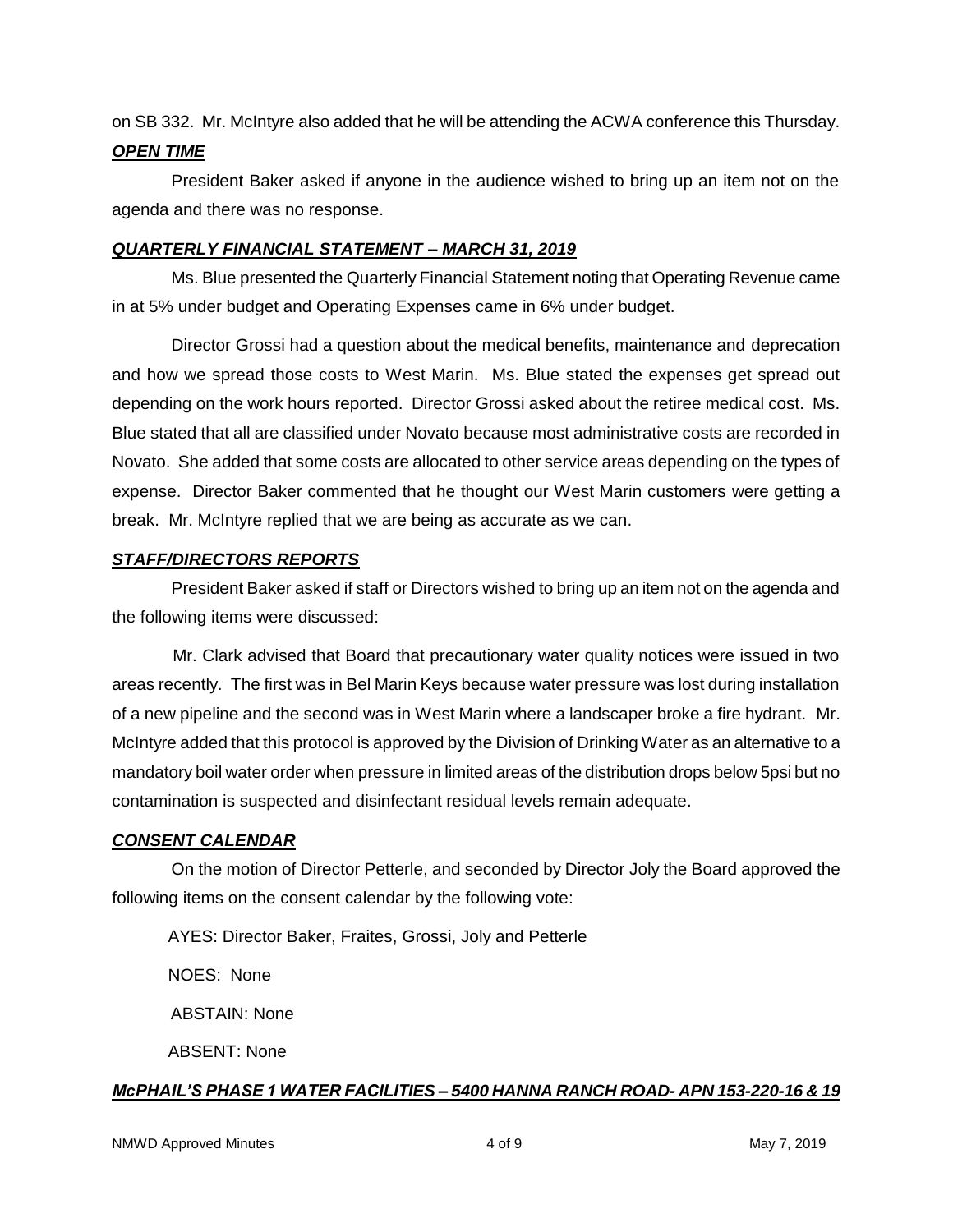The McPhail's project consists of construction of three office buildings in two phases on a 4.91 acre parcel. The agreement pertains to only one lot. This project includes a fire hydrant, five service laterals and one fire service. Phase one includes water demand of eight equivalent dwelling units. The Board approved the McPhail's Phase 1 Water Facilities Project.

#### *IPAD PRICING AND SPECIFICATIONS*

The Board was provided a list of iPads to purchase, with a breakdown of cost and specifications. The current iPads are approaching 9 years and the operating system is becoming outdated with the current software. The Board approved purchase of the recommended iPad model.

#### *RATE INCREASE LETTER TO WEST MARIN WATER AND OCEANA MARIN SEWER*

A rate letter was provided proposing a 3.5% West Marin Water increase and a 3.5% rate Oceana Sewer Rate Increase effective July 1, 2019. The Board approved the mailing of the rate increase letters to the customers with one noted correction to the West Marin letter.

### *ACTION CALENDAR*

## *ENTERPRISE FLEET MANAGEMENT PROGRAM FOR FLEET VEHICLES*

Mr. Clark presented a fleet lease agreement with Enterprise Fleet Management that would transition the NMWD fleet of 1-ton and smaller vehicles (a total of 27 vehicles) over a five year period. The financial impact would result in an estimated annual cost saving of \$12,000 and provide newer and more fuel efficient vehicles.

Mr. Bachman from Enterprise went over the handout with the Directors. Director Joly asked where their office was located and Mr. Wing replied they were local, out of San Ramon. Mr. Wing noted that they have worked with many municipalities and special districts and that Enterprise focuses on how resale has a huge impact on cost and knows when it is the time to sell the vehicles. He added that their goal is to work with the District two to four times annually to review overall fleet management. Director Baker stated that in his opinion local was Marin County. Mr. Clark replied that we have not purchased a vehicle locally for years because we buy the vehicles through the state bid program with dealerships in Sacramento, Vacaville and Vallejo. Mr. Wing added that when they order the vehicles they may be able to go through a local dealership. Director Joly stated that if we can say to the customer that cash flow is going to Novato that is important. Mr. Wing said they can make the program the most cost effective, and provide a sense of dependability and reliability, with limited downtime and a sense of pride for the employees. Director Joly stated there is an 8% reduction of cost, and wanted to know if this affects depreciation. Ms. Blue replied that the leased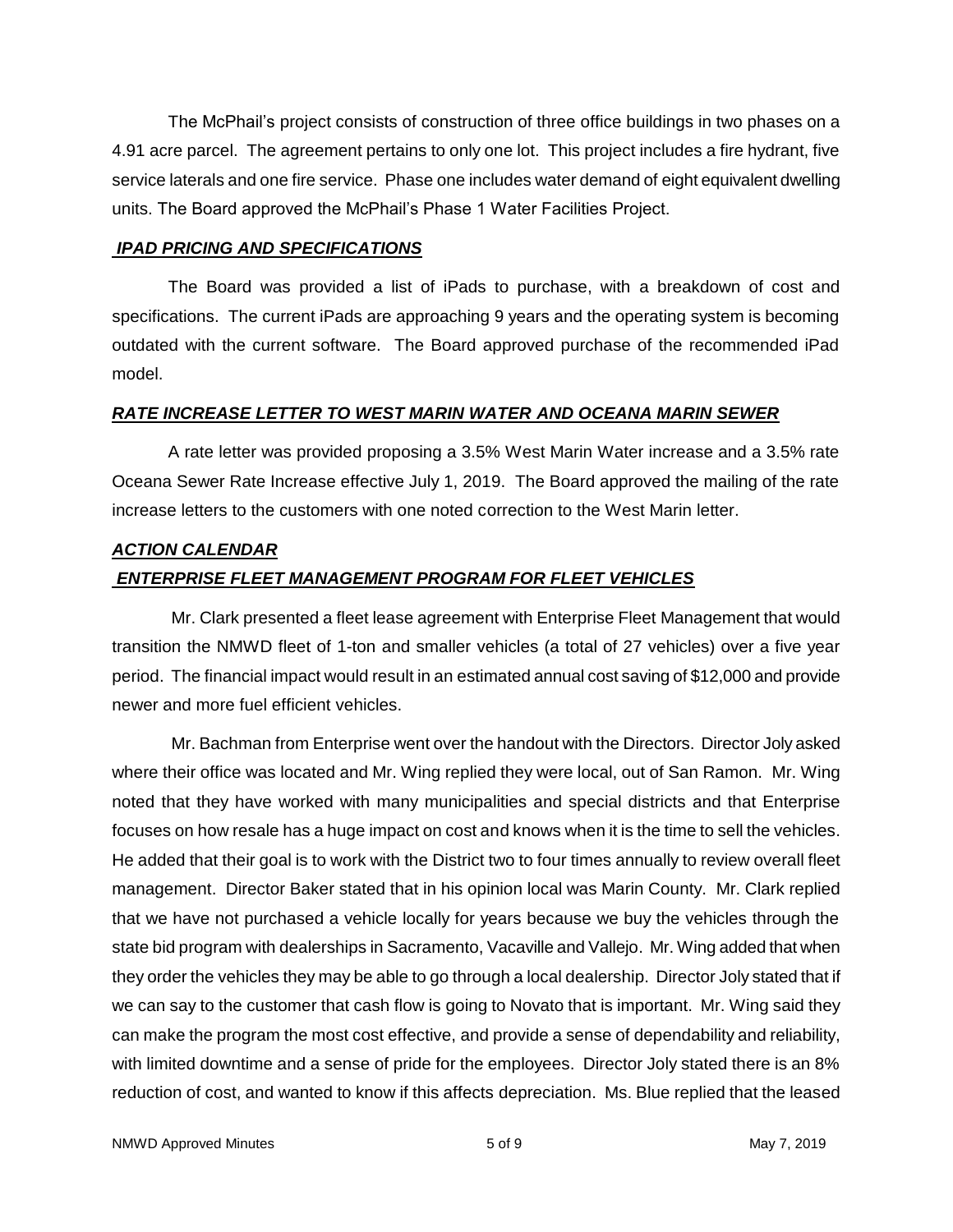vehicles are not depreciated. Mr. Wing added that their clients have demonstrated savings; however we do not know what the saving would be in the future because that would depend on actual vehicle resale values. He added that five years down the road the District could choose to purchase the vehicles; therefore it allows flexibility. Director Joly stated that he finds the 8% savings marginal, and wanted to know if any of their clients have found an inflation of cost rather than a savings. Mr. Wing replied that the only time they see this is when a client replaces a vehicle with a more expensive choice.

Director Grossi inquired about the in-house maintenance cost. Mr. Clark replied that the tires are serviced at Able, the oil changes are done here, and anything under warranty goes to a local dealership shop. He stated that in the beginning we will do the maintenance to see if the program is beneficial to the District. Mr. Wing reminded the Board that we will not be replacing the whole fleet this year, and that it will be done in phases. Director Joly asked if we are only authorizing the General Manager to approve the agreement for one year. Mr. Clark stated that \$43,000 was earmarked for six vehicles, and now it may only be five. We will evaluate the program every six months and will not renew if the Board does not wish to continue with the program. Director Baker was concerned that the agreement does not say one year. Mr. Wing explained that it is a blanket agreement that sets up a partnership; each vehicle would be a different lease. If NMWD is unhappy with the lease we can purchase the vehicle. Mr. Clark added that our legal counsel looked at the agreement and had no problem with it.

On the motion of Director Joly, and seconded by Director Fraites the Board approved the agreement with Enterprise Fleet Management by the following vote:

AYES: Director Baker, Fraites, Grossi, Joly and Petterle

NOES: None

ABSTAIN: None

ABSENT: None

## *SUPPORT LETTER FOR USDA EMERGENCY WATERSHED PROGRAM GRANT ASSISTANCE – GALLAGHER BRIDGE ABUTMENT ARMORING*

Mr. McIntyre reviewed a draft letter to be submitted in support for USDA Emergency Watershed Program Grant Assistance. He asked the Board to approve submission of the letter to determine eligibility for 75% federal grant funding to construct an erosion control project along Lagunitas Creek at the Gallagher Ranch to protect the District's Gallagher Well and pipeline supported along the Gallagher Bridge.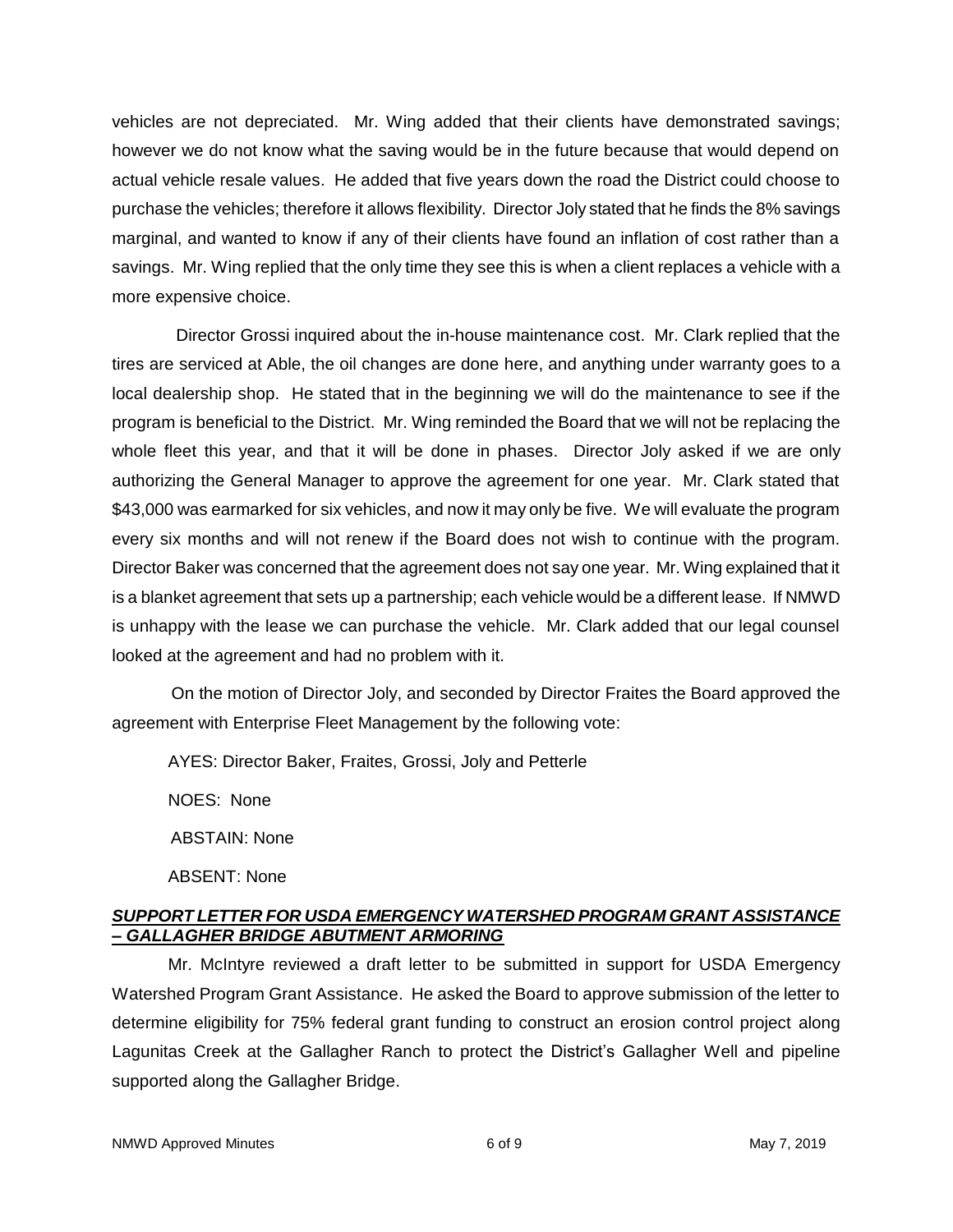Director Baker asked if we could just move upstream to another location that can provide a different crossing. Mr. McIntyre replied that it is most cost effective to protect our existing well and pipeline at this location. Director Joly asked if there was any damage to the pipeline. Mr. McIntyre replied that there was not. Director Grossi stated that the County of Marin will be fixing various culverts along the roadway between Platform Bridge and Sir Francis Drake, and eleven million dollars will be spent, so maybe there will be some money there.

Director Joly wanted to know how much the match was. Mr. McIntyre stated that it is unknown at this time, but he estimates the match to be less than \$100,000. Director Baker commented that he thought the timing was quick. Mr. McIntyre responded that there is a short 60 day window in which this request is to be made after the event. Director Baker said he was reluctant. Mr. McIntyre stated that the letter is not contractually binding.

On the motion of Director Joly, and seconded by Director Petterle the Board approved submission of the Support Letter for USDA Emergency Watershed Program Grant Assistance for the Gallagher Bridge Abutment Armoring by the following vote:

AYES: Director Baker, Fraites, Grossi, Joly and Petterle

NOES: None

ABSTAIN: None

ABSENT: None

# *INFORMATION ITEMS*

## *BUDGET REVIEW*

Mr. Blue reviewed the proposed FY 19/20 Budgets for Novato and West Marin Service Areas. Only one change was noted since the last meeting, replacing a 5 yard dump truck with the purchase of an additional vacuum excavator, which would result in no change to the budget. Director Baker asked if we already had a vacuum excavator. Mr. Arendell confirmed and stated the crews use it every single day and we are starting to have some issues with it. He added that having a second vacuum excavator would allow two crews to use it and shorten the time during the repair of an emergency break. Director Baker wanted to know where we dispose of the discharge. Mr. Arendell replied in the back lot in the District yard. Director Baker complemented Director Joly for having budget meetings with Ms. Blue.

# *FY 18-19 THIRD QUARTER PROGRESS REPORT – WATER CONSERVATION*

Mr. McIntyre reported that current water conservation participation levels are lower than historical levels. However, the Cash for Grass rebate program has picked up with the removal of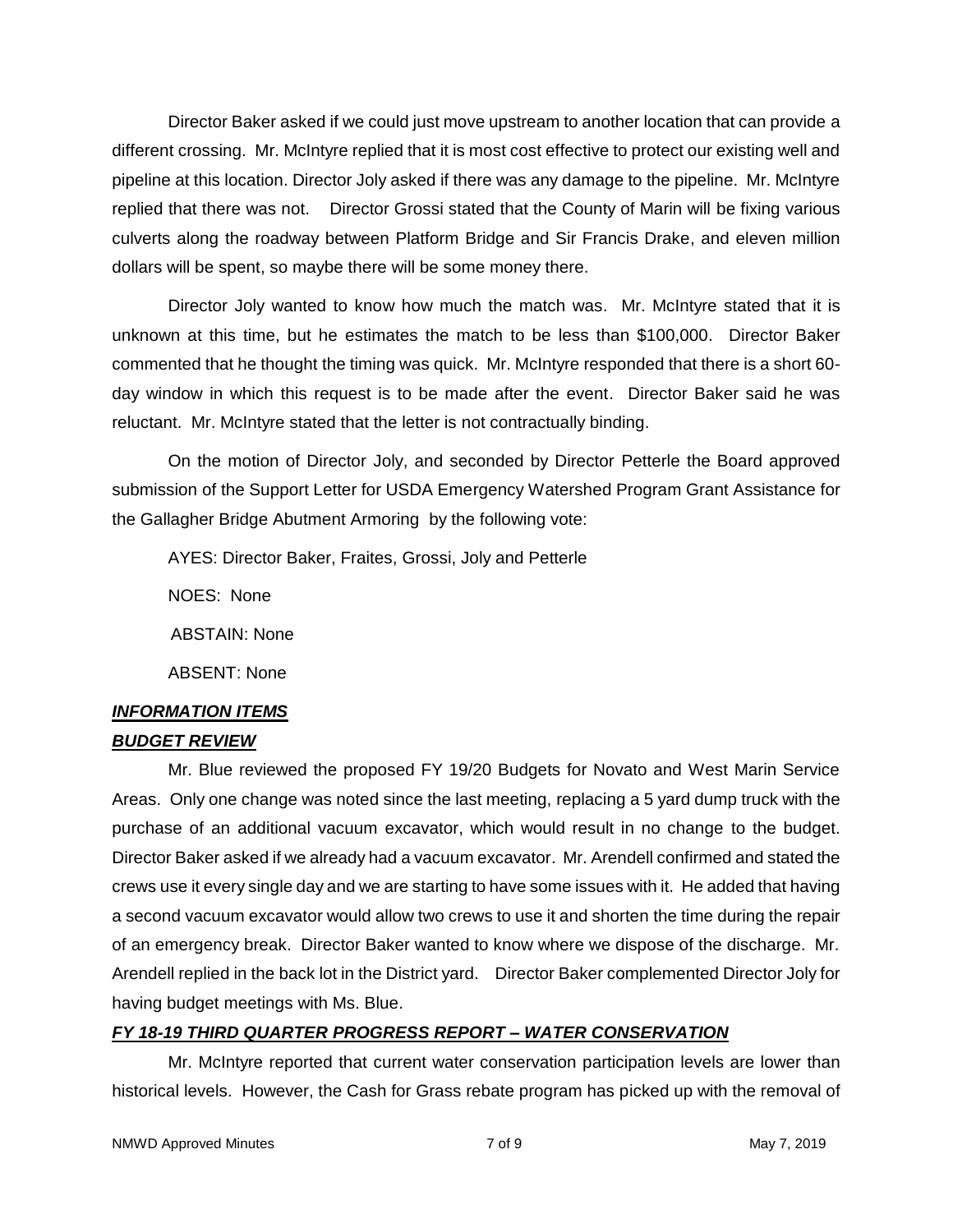17,000 square feet of turf versus 11,000 square feet the previous year. Director Baker noted that he still sees a lot of lawn removals, but it is not as dramatic as in the past. Mr. McIntyre added that Ryan Grisso and staff participated in the Tour of Novato and the Garden Tour which had good participation. Mr. McIntyre also noted that the stakeholder interviews are now underway by our marketing firm consultant, Kiosk. He added that they will be interviewing Director Petterle and Director Fraites within the next week or so.

#### *FY 18-19 THIRD QUARTER PROGRESS REPORT – ENGINEERING DEPARTMENT*

Mr. McIntyre gave an update on the FY 18-19 Third Quarter Progress Report. The forecast shows that all CIPs expenditures will be at or below budget and no augmentation is needed. The only project that exceeded budget expenditures was Asset Management, which was brought to the Board at a previous meeting. All the West Marin projects are expected to be completed below budget except for one carry over project from last year, the Oceana Marin Treatment Pond Rehab – 404 Grant. . Mr. McIntyre noted that we are starting to get some developer activity in town. Director Baker commented that some of the projects are pretty big.

#### *NBWA MEETING – MAY 3, 2019*

Director Fraites gave an update of the NBWA meeting for May 3, 2019. He stated that two new members joined both Napa County and Solano County Water Agency. The NBWA dues are due and are the same this year as last. Director Fraites stated that Solano County Water Agency gave a presentation as a new member that was very interesting since they deal with a lot of agriculture. He announced the next NBWA conference will be held in Petaluma on April 3<sup>rd</sup>, 2020 at the Sheraton. Director Fraites also noted that the board leadership has changed; Damien Conaway is now Vice Chair and Jack Gibson remains Chair.

#### *MISCELLANEOUS*

The Board received the following miscellaneous items: Disbursements – Dated April 25, 2019, Disbursements – Dated May 2, 2019, Spring 2019 Novato "Water Line", Volume 20, Issue 42, Spring 2019 West Marin's "Water Line", Volume 16, Self-Insured Workers' Comp  $-3<sup>rd</sup>$  Quarter Status Report, Information – FY 19  $3<sup>rd</sup>$  Quarter Labor Cost Report, SCWA Press Release – Public Opportunity to Learn How Habitat Classification Enhancement Projects are Benefitting Russian River Coho, Steelhead, Thank You Letter – Marin Country Day School and SWRCB Letter – 2019 Lagunitas Creek Water Year Classification.

The Board received the following news articles: Cancer-causing chemical taint water after fire – PARADISE, Opinion – District maps protect incumbents, MMWD – Councils skeptical of pitch for funds, NMWD seeks water rate increase, CITY OF NOVATO - Maps for district elections debated, Marin closes in on deal for Coast guard property, Editorial – MMWD – should heed rate